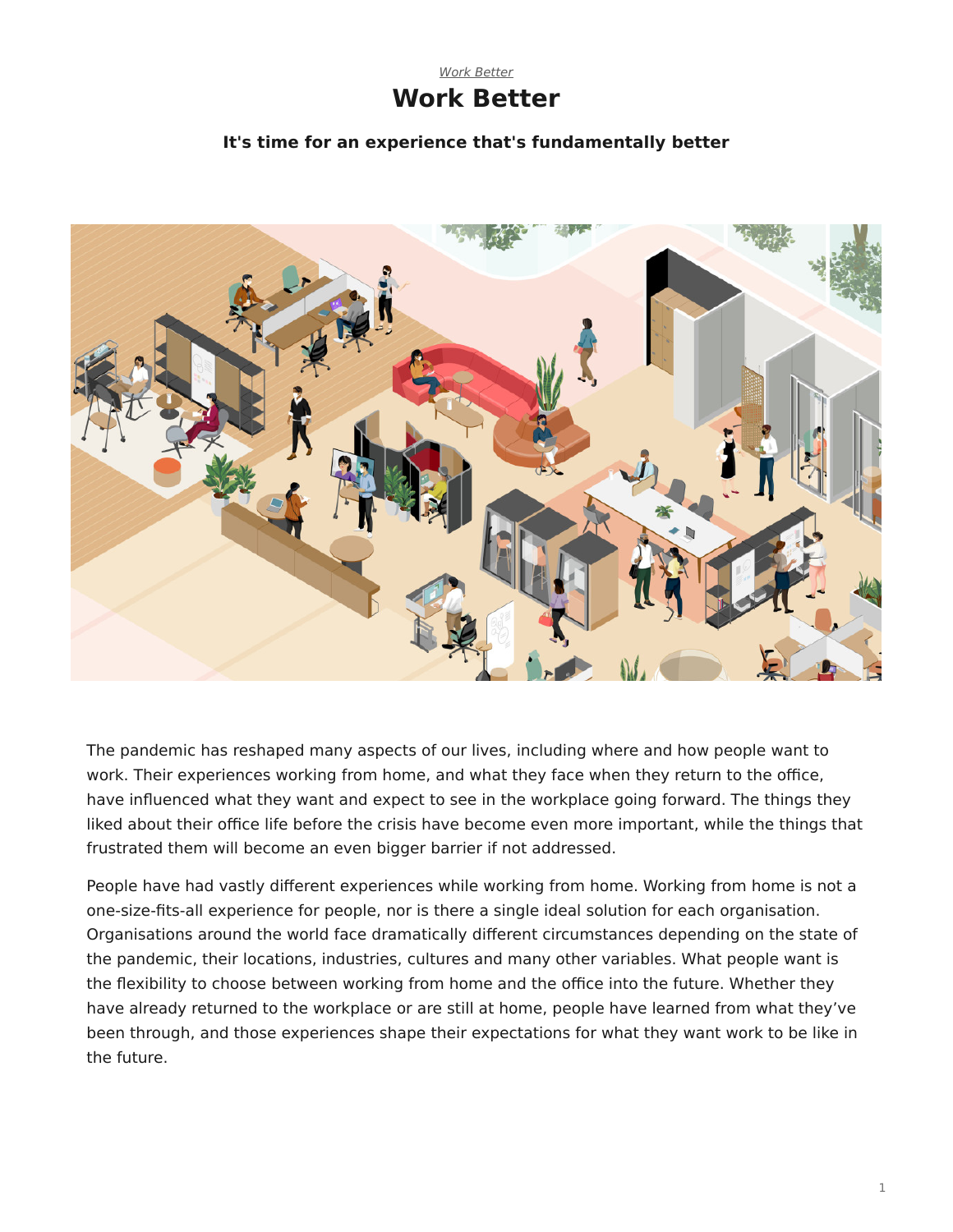# **What People Need and Expect**

To understand the impact the pandemic has had on what people need and expect in the office, Steelcase conducted research in 10 countries and engaged over 32,000 people in multiple studies. Synthesising these studies uncovered five overarching needs that will drive macro shifts in the overall work experience and lead to new ways of planning and designing offices.



## **To Be Safe and Feel Safe**

Offices never had to help mitigate the spread of disease, but people are now pandemic aware. They will make decisions about where to work based on a new set of safety standards to help prevent transmission in the office, just as they expect safety standards for things like fires or tripping hazards.

#### **Top safety concerns:**

73% Indoor air quality 73% Adherence to safety protocols 72% General facility cleanliness 71% Physical distancing and boundaries between workspaces 69% Overall density of people in the building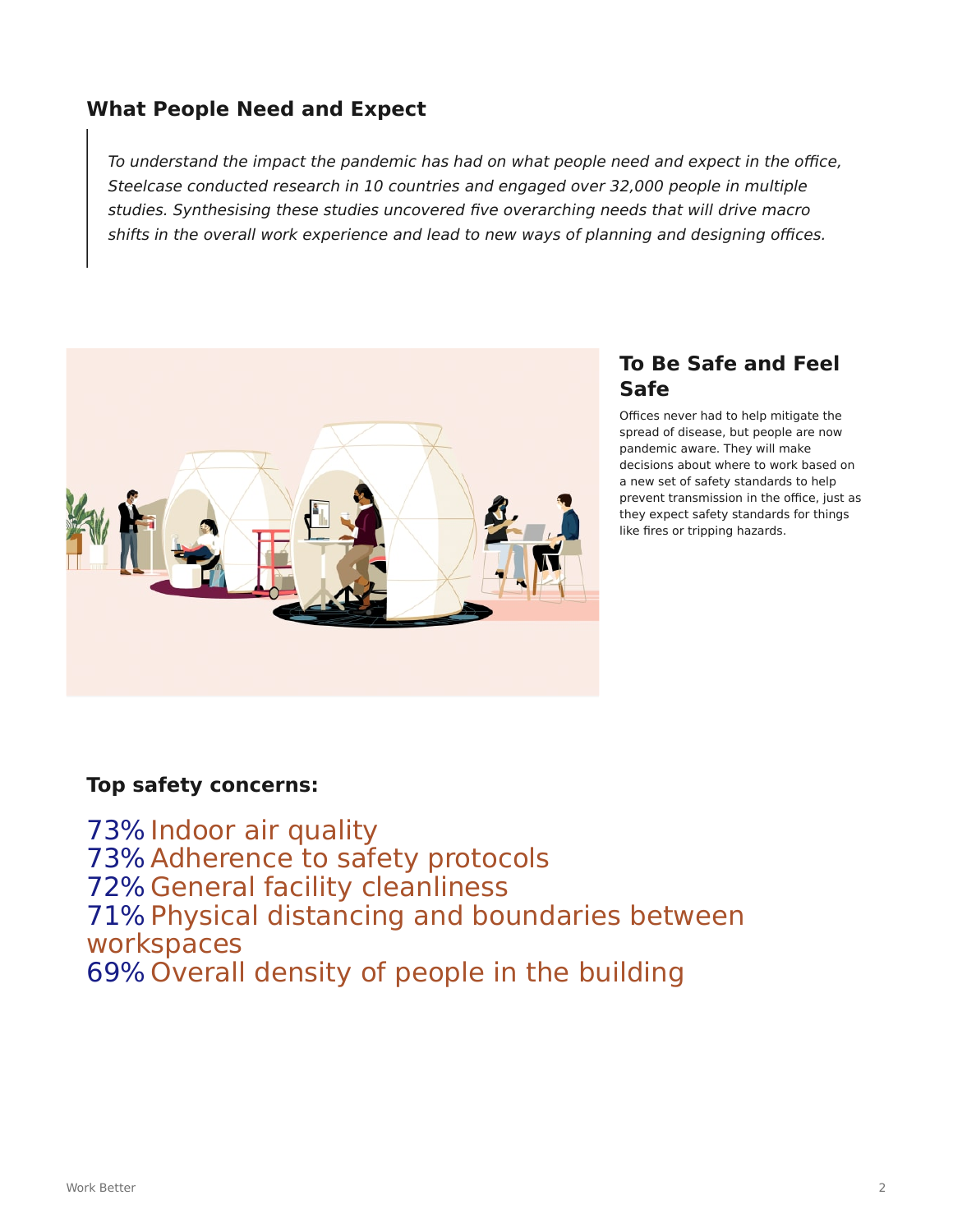

# **A Deeper Sense of Belonging**

Feeling isolated while working from home is the biggest concern people identified in every country and their top reason to return to the office is to connect with colleagues. People want to feel a sense of belonging at work, which is not only good for their wellbeing, but it also helps business results — feeling a strong sense of community is a consistent marker of people's productivity, engagement, innovation and commitment to the organisation.

# **To Be Productive**

People's desire to accomplish something meaningful, has only heightened during the crisis. While some experienced "panic productivity" in the early pandemic days, most simply want to be of value and feel their work has purpose. The most important things people want their workplace to support are very pragmatic.

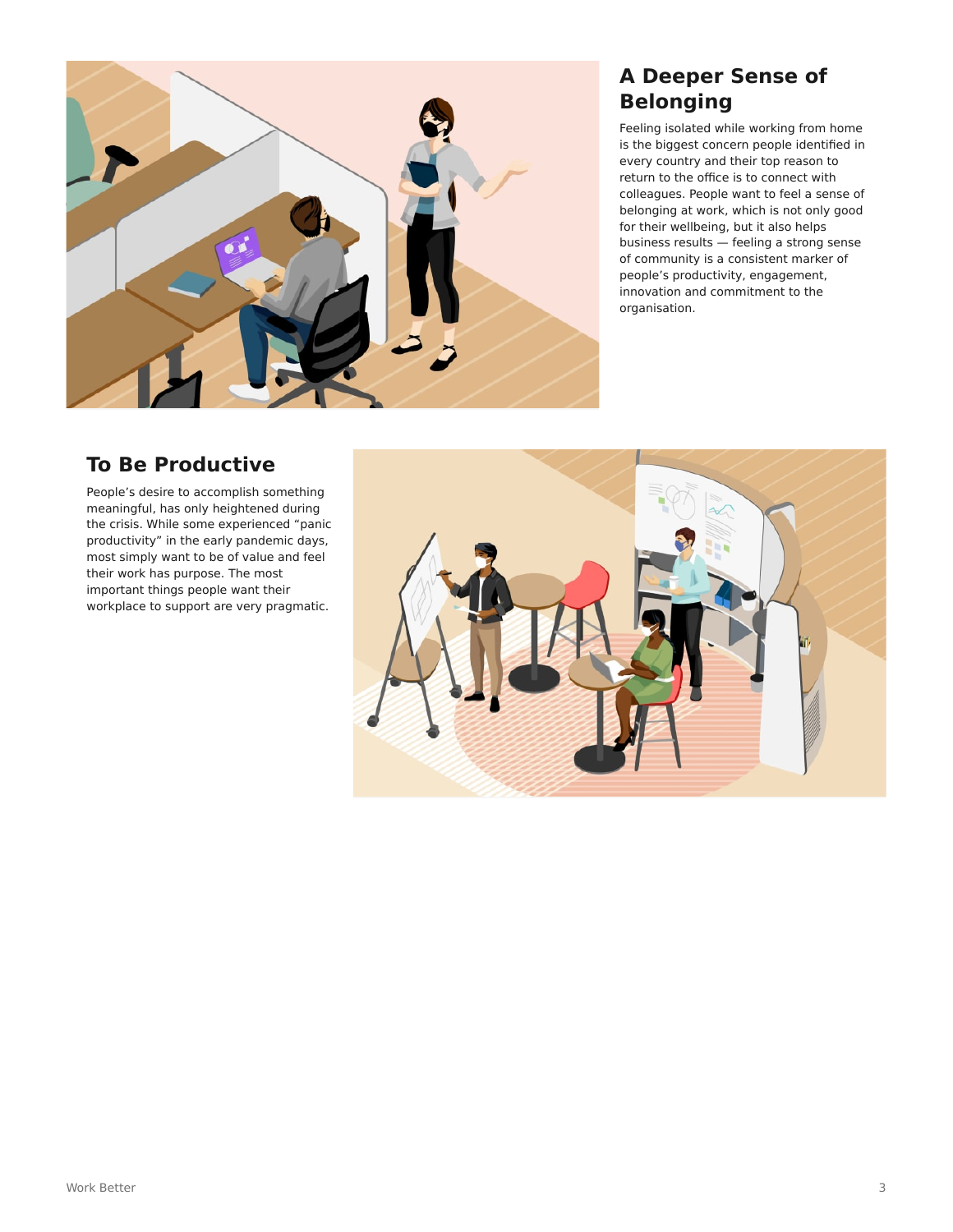

# **Holistic Comfort**

Pre-pandemic, 40%\* of people said they needed to change postures frequently because of physical discomfort. During stay-at-home orders many people had to improvise and work from sofas, kitchen tables and even beds. Pain, distractions and stress have caused people to yearn for a broad interpretation of comfort, especially after such a disruptive time. They need the ability to work in a range of postures, change settings and to move throughout their day. They need a quiet, distraction free environment when they need to focus and to feel connected to their colleagues and the organization's purpose.

# **Greater Control**

People want options so they can choose where to work or to adapt spaces based on the task they're doing or how they like to work personally. While some people feel working from home has allowed them to navigate their day and avoid distractions, 9 of 10 countries rank a "quiet, professional environment" in their top five reasons for wanting to return to the workplace, suggesting that home is not always ideal for focus. Teams also need control over the level of privacy and the flexibility to move things around to best suit their work.

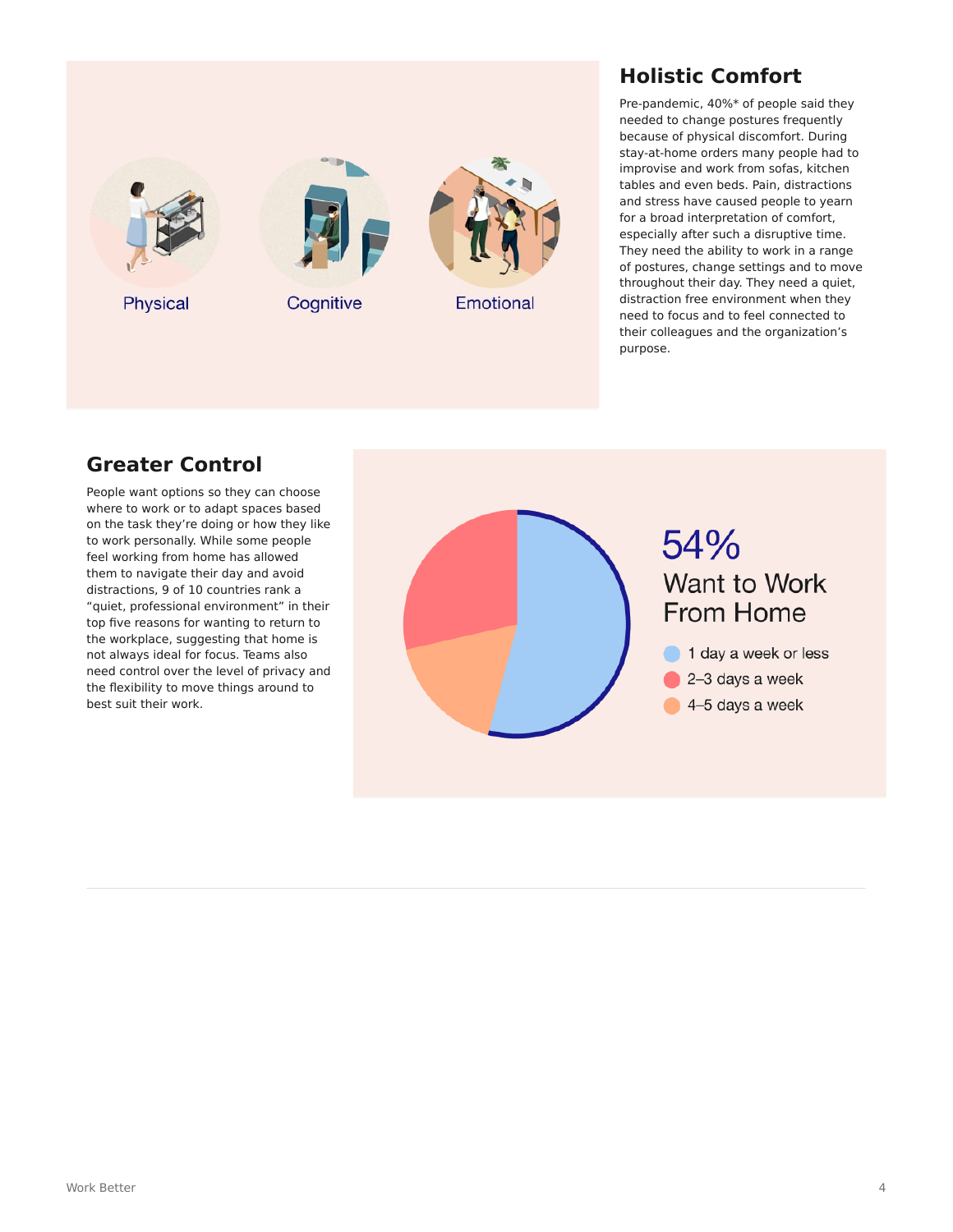# Macro Shifts In The Work Experience

People's expectations about their work experience changed during the pandemic. Living through a life-altering experience has caused many to think about what's most important to them and to question assumptions about how work should happen. And leading organisations are listening. They see this moment as an opportunity to reinvent their policies, offices and overall work experience. This will lead to macro level shifts in four key areas.



### **Design Safer Workplaces**

A majority of the 32,000 globally surveyed employees said their top concerns are air quality, cleanliness of space and adherence to safety protocols which means behavioural strategies, such as mask wearing and distancing, need to be augmented with changes to the built environment.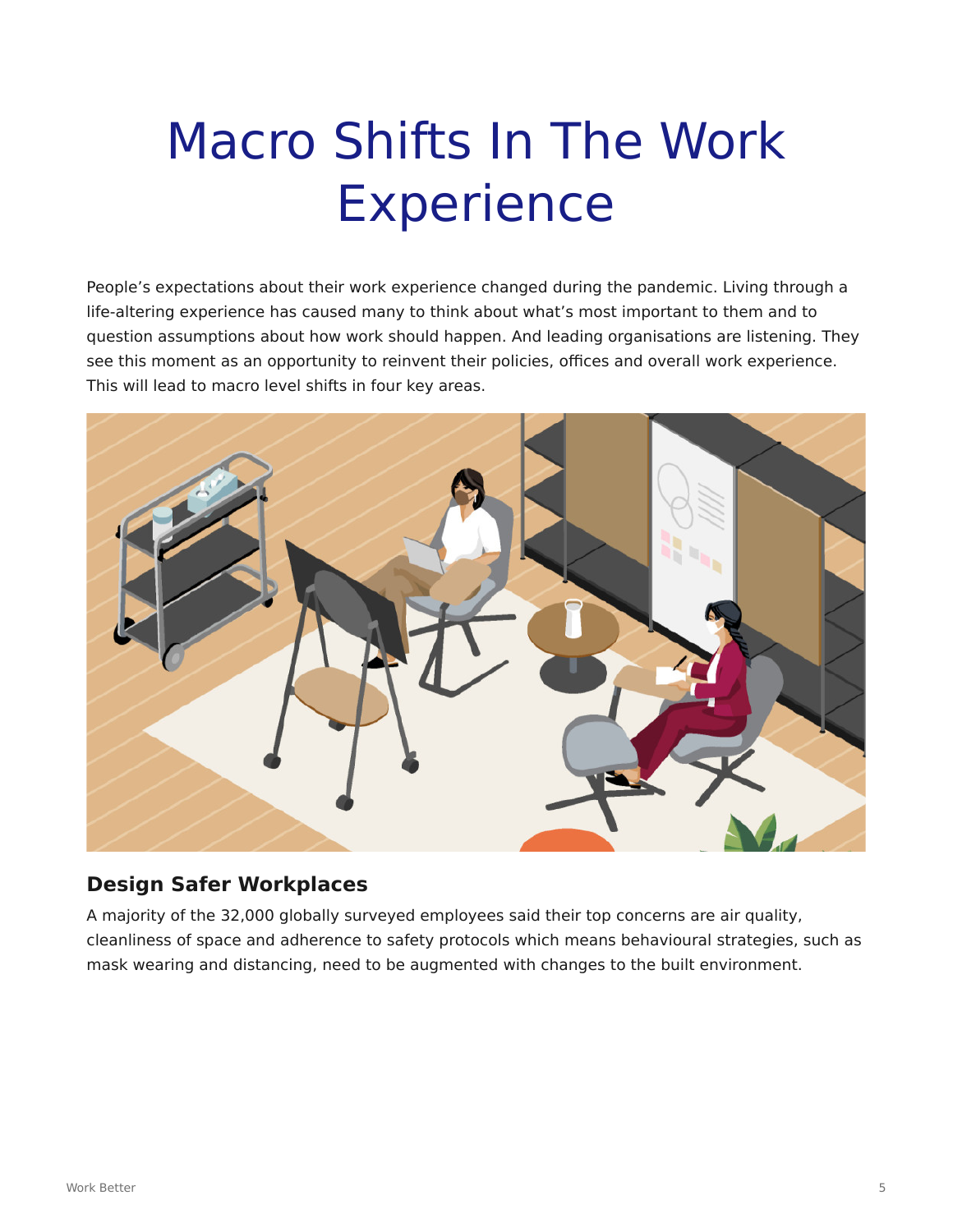Organisations can make the workplace even safer by intentionally designing the built environment to help mitigate disease transmission. Understanding how pathogens move through an environment will help companies develop new systemic strategies to help prevent infections at work. In addition to changes in HVAC systems, workplaces can be designed to reduce density, change geometry angles and orientation of furnishings — and increase division to limit how far pathogens can travel.



# **Design for Productivity**

People's desire to accomplish something meaningful, has only heightened during the crisis. Before the pandemic people were frustrated with workplaces that didn't give them ways to control their privacy and do focused work. During the pandemic, working from home didn't make that any better for many people: productivity dropped 12% and engagement declined 14% among employees who were unsatisfied with their work-from-home situation, especially the longer they did it.

The top three things people say they want from their office are all about being more productive: to collaborate with others effectively, easier access to tools and resources and the ability to focus. When people are solving problems or innovating, their activities are interwoven, between group and individual work. Organisations can help create a better experience by making it easier for people to shift between group and solo work in both physical and digital environments.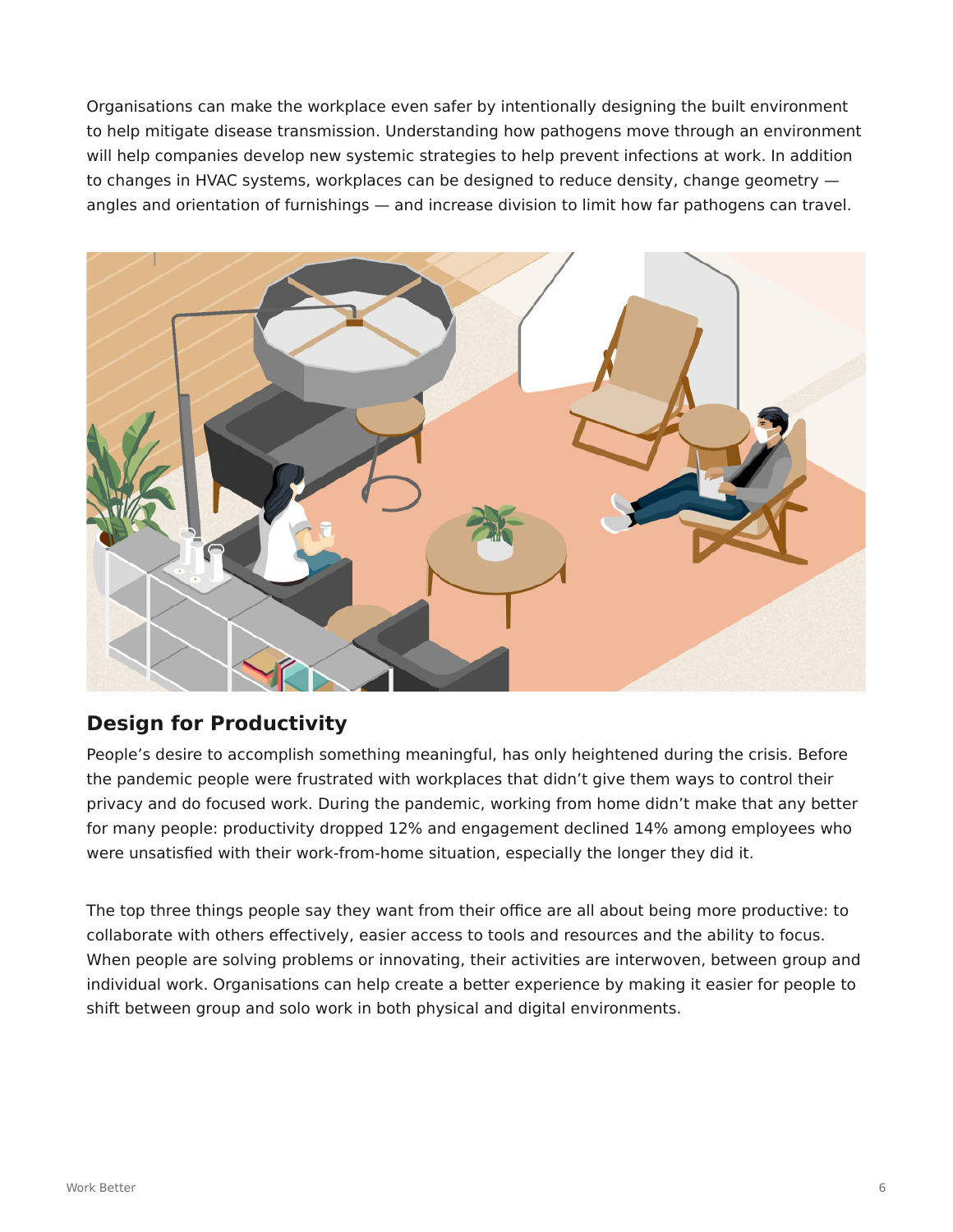

# **Design to Inspire**

People who have lived through a crisis want inspiration — they want leaders who are present and accessible, and to feel a part of something meaningful. The top two reasons people say they want to be back in the office are to connect with colleagues and feel a sense of shared purpose within the organisation. These are both attributes of a strong community, along with trust, inclusivity and resilience. In turn, a strong community correlates with key business outcomes — engagement, productivity, innovation and retention. The workplace can be designed as an infrastructure for people to build social capital. It can intentionally foster meaningful interactions and signal that change and adaptation are part of the culture, and something to be embraced.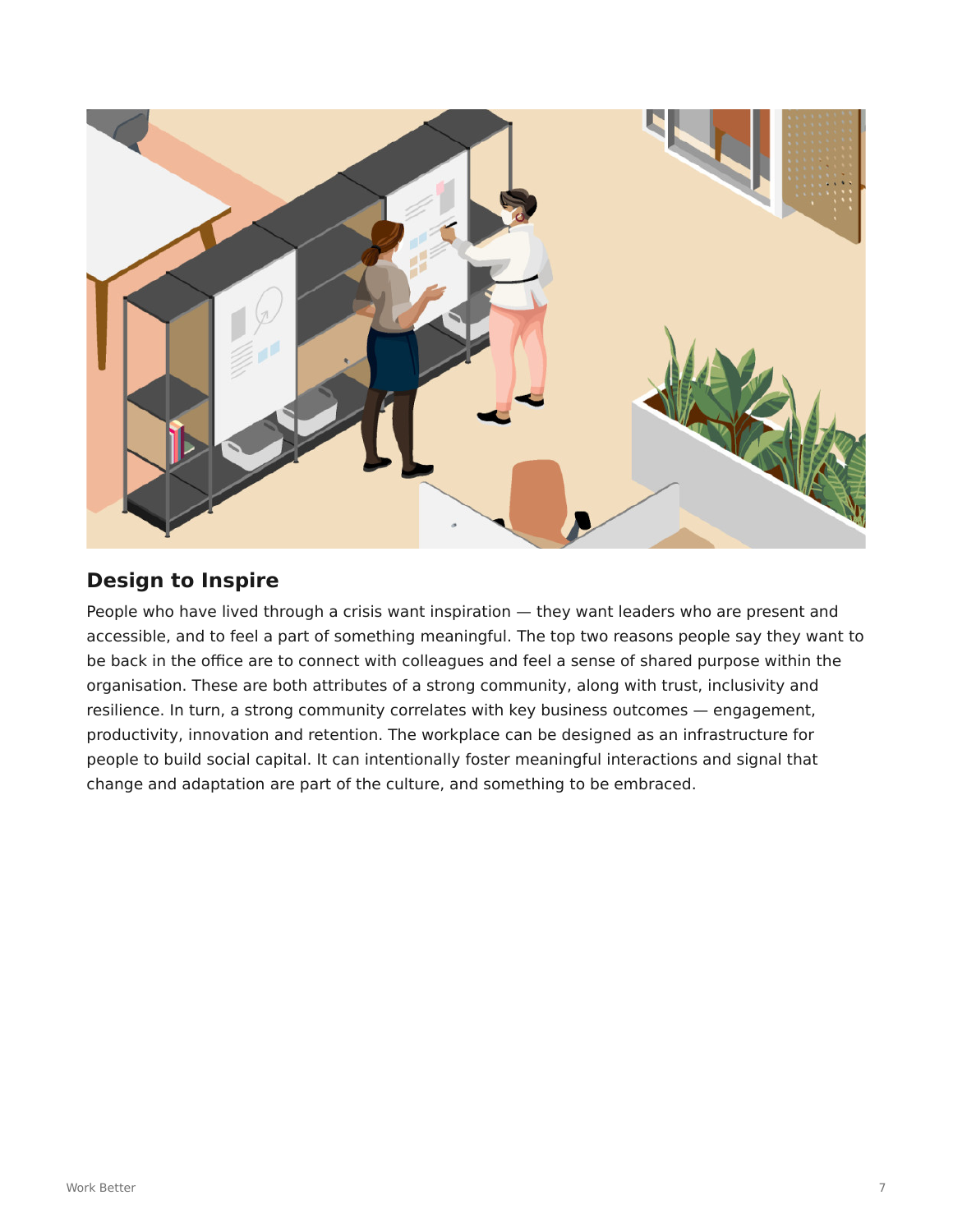

# **Design for Flexibility**

Historically designed for permanence, buildings and offices have been dominated by fixed architecture, power and furnishings. Going forward, organisations want places that can adapt easily to the changes in where and how people work and respond to changing business circumstances. Workplaces will need to embrace multi-use spaces that can support diverse types of activities. Furnishings will easily move to allow spaces to expand and contract as needed. Physical and digital experiences will be seamlessly braided to support distributed collaboration as people work in a variety of locations.

While living through a crisis has not been easy on anyone, it has caused people and organisations to think about our shared humanity and what we want to achieve together. We can use this moment as a catalyst for reinventing an office that is not just a container for work, but a place that creates a community where people can feel a renewed sense of belonging, resilience and purpose.

Source: Steelcase Global Report January 2021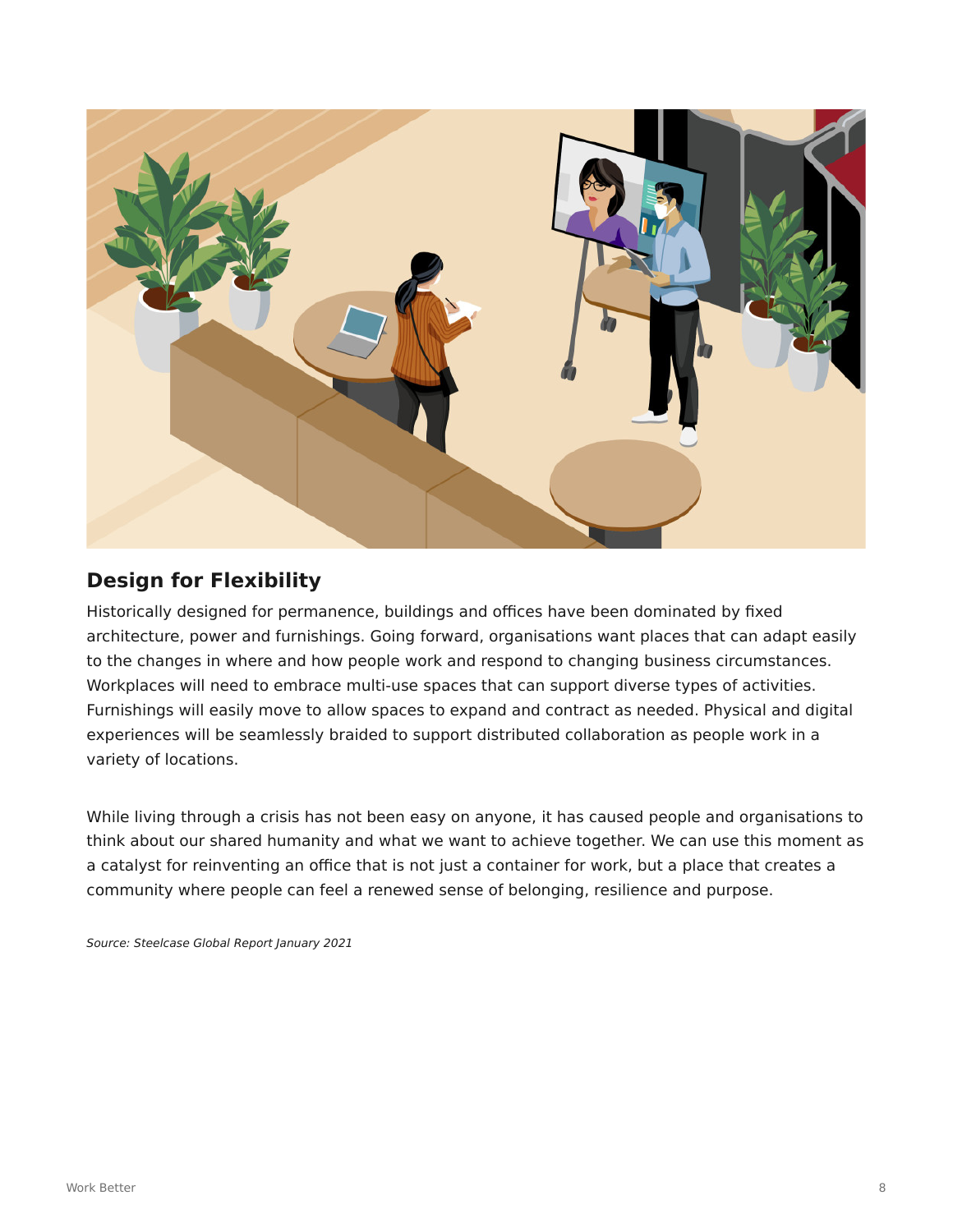# **Webinar**

A panel of Steelcase researchers will share what they're learning about emerging needs and expectations from the future workplace.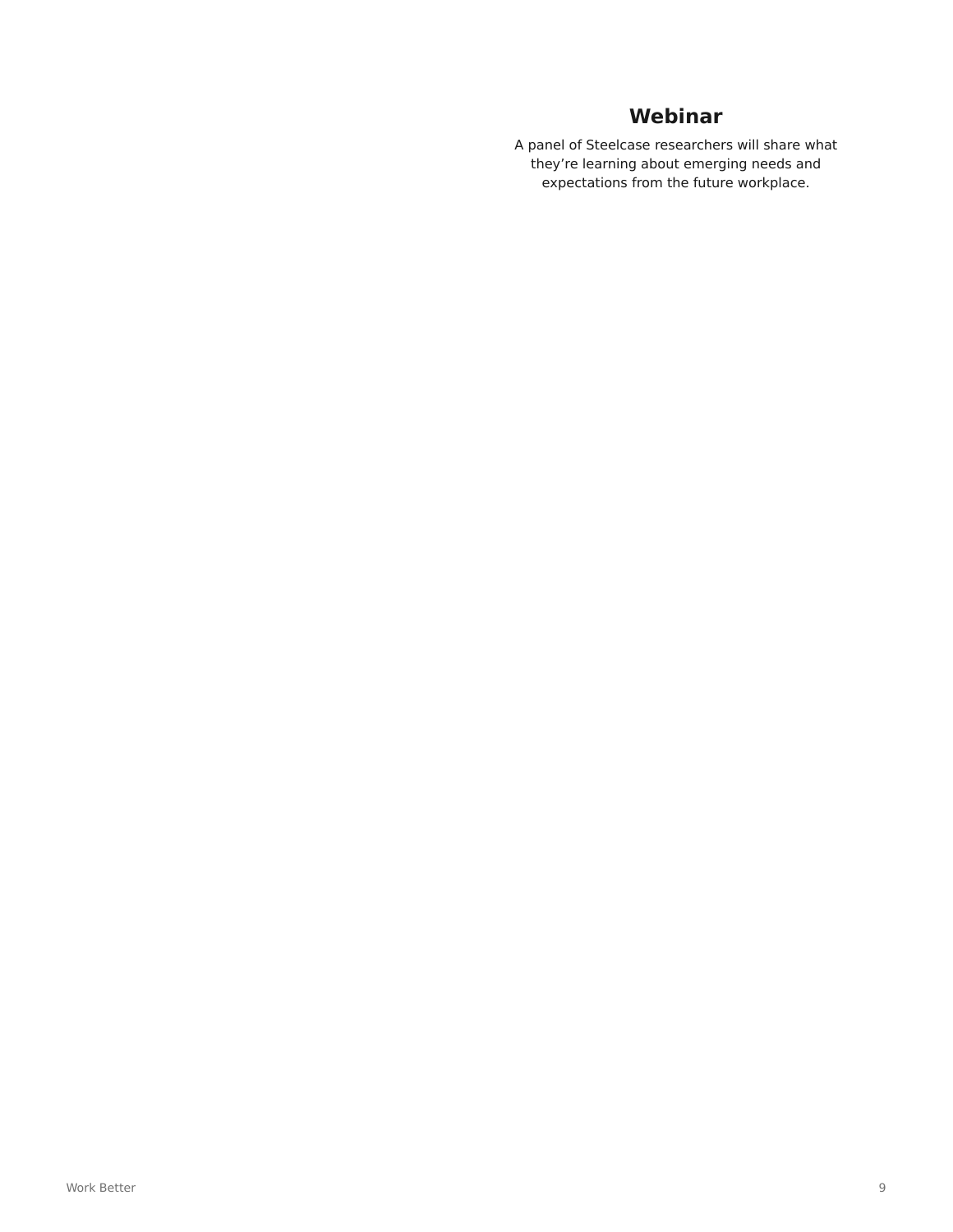

# **Work Better: Four New Design Principles for a Better Experience**

The pandemic has permanently reshaped the way we live, work and learn — and it will lead to a better work experience.



# **Work Better: Explore the Design Principles in Practice**

It's time to put human metrics ahead of building metrics. Explore four foundational space typologies.



# **Global Report: Changing Expectations and the Future of Work**

Insights from the pandemic to create a better work experience. We surveyed 32,000 people across 10 countries to reveal the blueprint for creating a better work experience. Discover how the workplace must change.